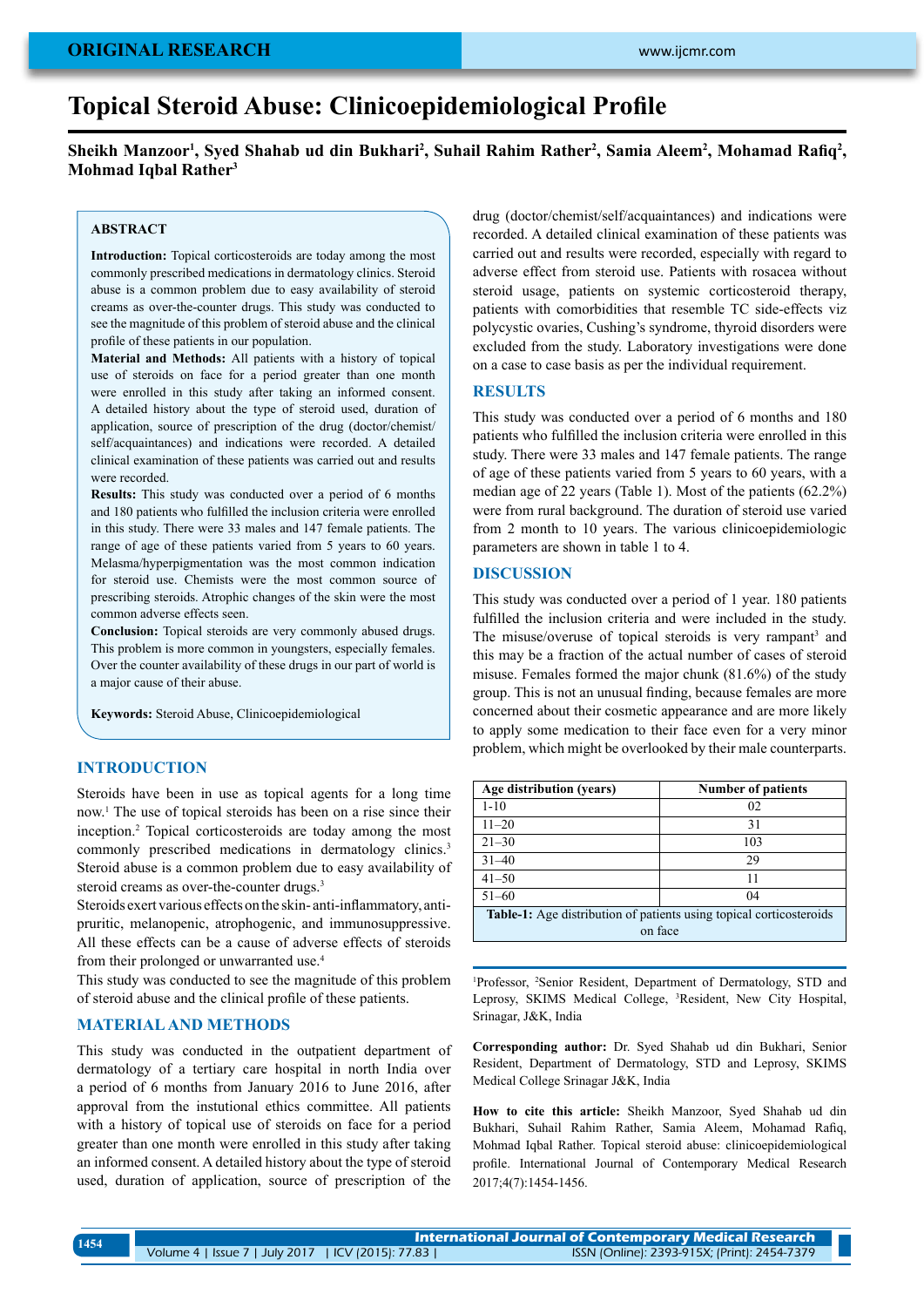| <b>Indication</b>                                                             | <b>Number of patients</b> | Source of drug prescription/advice         | <b>Number of patients</b> |  |
|-------------------------------------------------------------------------------|---------------------------|--------------------------------------------|---------------------------|--|
| Melasma/hyperpigmentation                                                     | 71                        | Chemist/Drug stores<br>113                 |                           |  |
| Acne                                                                          | 39                        | Acquintances/Relatives/Self<br>43          |                           |  |
| Moisturising cream                                                            | 25                        | Paramedics                                 | 16                        |  |
| Skin softening daily use cream                                                | 21                        | General practitioners (Non-dermatologists) | 05                        |  |
| Photodermatitis                                                               | 21                        | Dermatologists                             | 03                        |  |
| Tinea                                                                         | Q                         |                                            |                           |  |
| Irritant Dermatitis                                                           | h                         |                                            |                           |  |
| Hypopigmentation                                                              | h                         |                                            |                           |  |
| Vitiligo                                                                      | O                         |                                            |                           |  |
| <b>Table 2:</b> Indications of topical steroid use and source of prescription |                           |                                            |                           |  |

| Potency of steroid preparation                                   | Name of drug                                                           | <b>Number of Patients</b> |  |
|------------------------------------------------------------------|------------------------------------------------------------------------|---------------------------|--|
| Very potent steroids                                             | Clobetasol propionate with salicylic acid                              | 09                        |  |
|                                                                  | Clobetasol propionate 0.05%                                            | 27                        |  |
| Potent steroids                                                  | Betamethasone valerate 0.1%                                            | 81                        |  |
|                                                                  | Mometasone furoate $0.1\%$                                             | 09                        |  |
|                                                                  | Fluticasone propionate 0.05%                                           | 15                        |  |
| Moderately potent steroids                                       | Clobetasone                                                            | 06                        |  |
| Mildly potent steroids                                           | Hydrocortisone                                                         | 03                        |  |
| Mixed                                                            | Combination of steroid with hydroquinone, antibacterial and antifungal | 30                        |  |
| Table-3: Potencies of various topical steroids used by patients. |                                                                        |                           |  |

| <b>Adverse Effect</b>                       |                          | Number of<br>patients |  |
|---------------------------------------------|--------------------------|-----------------------|--|
| Atrophic changes                            | Steroid atrophy          | 45                    |  |
|                                             | Telangiectasia           | 59                    |  |
|                                             | Easy bruising            | 04                    |  |
| Infections                                  | Tinea incognito          | 05                    |  |
| Miscellaneous                               | Steroid acne             | 30                    |  |
|                                             | Perioral dermatitis      | 09                    |  |
|                                             | Hirsutism/hypertrichosis | 27                    |  |
|                                             | Hyperpigmentation        | 09                    |  |
|                                             | Hypopigmentation         | 05                    |  |
|                                             | Photosensitization       | 04                    |  |
|                                             | Rebound flare/Erythema   | 60                    |  |
|                                             | Xerosis                  | 30                    |  |
|                                             | Steroid Rosacea          | 09                    |  |
| <b>Table-4:</b> Adverse effects of steroids |                          |                       |  |

The most common use of topical steroids as skin lightening cream by patients further adds weight to the argument that females were more likely to use these preparations. A similar trend was seen in earlier studies.<sup>3,5,6</sup>

Most of the patients in our study (62.2%) were from rural background. Our results differ from those of other researchers like Saraswat et al<sup>7</sup>, who found this problem more prevalent in urban areas. The reasons for higher prevalence in rural areas could be less access to qualified dermatologists in these areas and easy dispensing of these drugs by chemists in rural areas without asking for any prescriptions.

Most of the patients who had adverse effects from steroid abuse were in the age group of 21-30 years. This is the stage in lives of youngsters when they are most conscious about their looks and might use some medications just based on advice of friends or relatives to take care of some major or minor skin problems. Saraswati et al<sup>7</sup> also point out in their study that young females are the usual patients who abuse topical steroids, taking them as fairness creams or beauty cream, based on advice of their

#### friends or relatives.

Infact, we found in our study that the most common indication for using topical steroids was as a demelanizing agent or a fairness cream. Various studies<sup>5</sup> have shown that common people perceive topical steroids as fairness creams and this problem is more common in countries where colored people live, as in Asia. This problem is aggravated by the easy availability of steroid preparation at the chemist shops, where these are dispensed without a prescription in the third world countries.<sup>8,9</sup> An alarming trend seen by us was that the maximum number of our patients (58.3%) were using potent steroids and a good number of patients (20%) were using very potent steroids. This indicates that the steroid use was not based on prescription from a qualified dermatologists. This also makes up for increased chances of adverse effects from topical steroid use.earlier studies by Yasmeen et al<sup>2</sup> and Dey et al<sup>3</sup> also showed that potent and very potent steroids were the ones most commonly used by patients. The patients don't have idea about the potency and resulting adverse effect profile of these drugs.

Chemists/drug stores were the most common source (62.7%) of steroid prescription/ advice in our cases. Though there are legislations in place to prevent sale of drugs without prescription of a registered medical practitioner, the ground level implementation of these legislations remains elusive.

Various types of adverse effects were noted in these patients. Rebound flare/erythema, atrophic changes like telengiectasias, steroid atrophy and easy bruising were the most common adverse effects seen. Ammar F. Hameed<sup>10</sup> and Yasmeen et al<sup>2</sup> have recorded similar observations. Others included hirsutism/ hypertrichosis, steroid acne, xerosis, hypo or hyperpigmentation. There is very little awareness among the masses about adverse effects of steroids. The steroids have initial good response on skin due to their anti-inflammatory/ bleaching actions and it leads to an ignorant layman becoming accustomed to using steroids regularly. Subsequently the adverse effects of steroids become apparent.